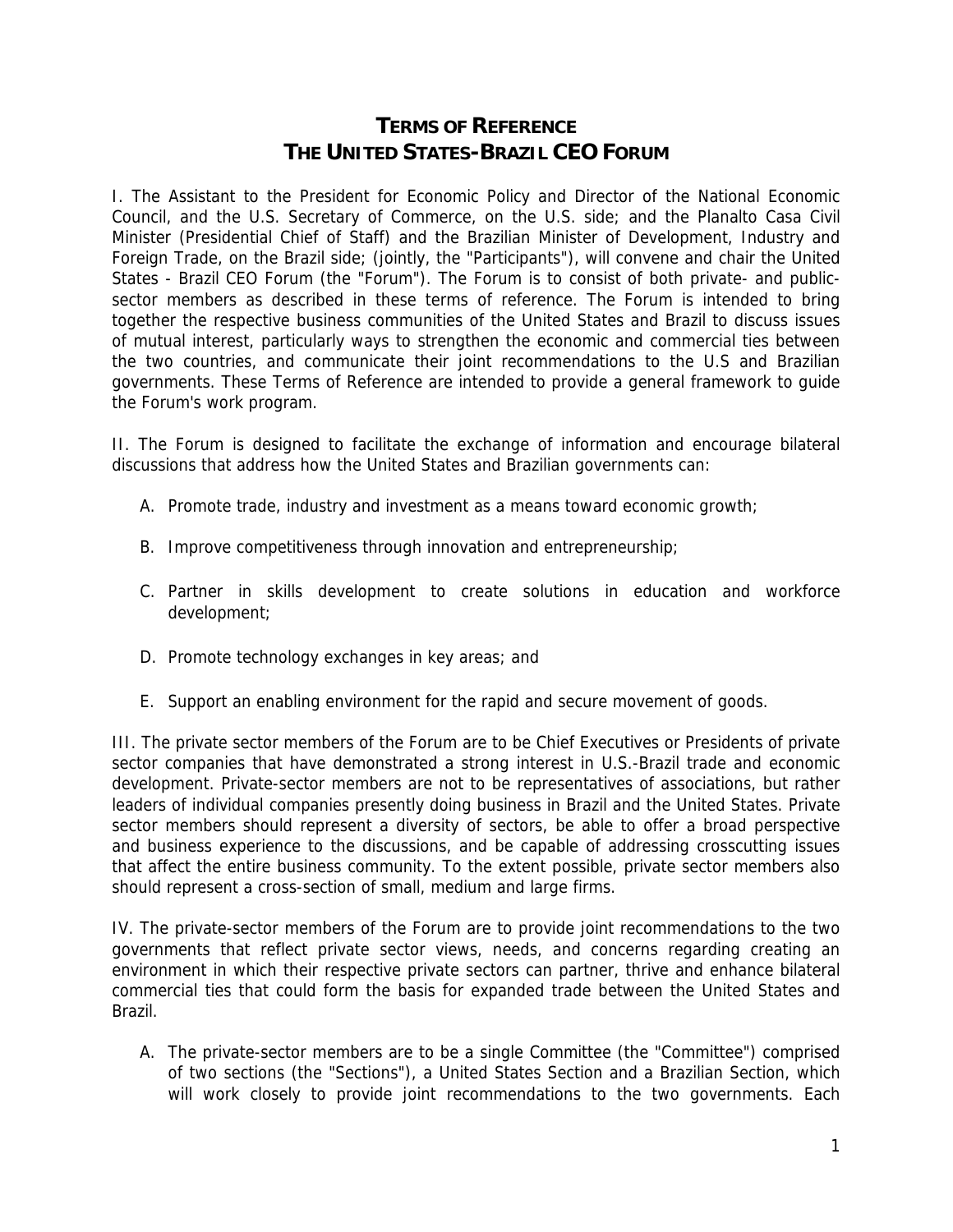Section is to be composed of approximately six to eight private sector members, representing the views and interests of the private sector business community.

- B. The Participants are to appoint the members to their respective Section, and advise the Participants of the other country of the persons so appointed in advance of any person's participation in any meeting of the Forum. The Participants are to appoint their own Section chairperson (the "Section chairpersons"). In Forum meetings, the Committee is to be limited to the appointed members; substitutes or alternates are not to be designated.
- C. All recommendations for the two governments are to be provided by the Committee through the Forum, and the Committee may meet separately from the Forum to develop joint recommendations. Each Section may also meet separately from the Committee as may be necessary. The members of the Committee are to serve at the discretion of the Participants that appointed them. Members normally are to serve two-year terms but may be reappointed.

V. The Participants are to convene an initial meeting and subsequent meetings, as necessary, to receive joint recommendations from the Committee. The Forum is expected to meet twice a year, once in Brazil and once in the United States. The Forum is to be conducted on the basis of mutual consent and may, as necessary, adopt procedures and work programs. The Forum is to meet at times and places determined by the Participants in consultation with the Section Chairpersons. Prior to each meeting, and in consultation with the Participants, the Committee members are to work together to prepare a joint report for the Forum to be delivered to highlevel officials of the United States and Brazil summarizing specific recommendations. In consultation with the Section chairpersons, the Participants are to establish specific goals for each meeting of the Forum.

VI. The Section chairpersons are to organize Committee meetings, teleconferences, and exchanges involving both Brazilian and U.S. private sector members, in order to develop a set of joint policy recommendations. The Participants may request the Committee to prepare additional reports. The Section chairpersons are to be responsible for ensuring that the views of each Section are fully conveyed within the Forum. Any report decided upon during the work of the Forum should be produced in the Portuguese and English languages.

VII. The Participants are responsible for the administrative operations of the Forum. The Participants are to provide at least one assistant from a relevant section or department of each government to work with the Section chairpersons to arrange the organizational and other matters in connection with the meetings of the Forum. The Participants and Section chairpersons should finalize agendas for the Forum meetings not later than one week prior to the meeting.

VIII. Senior-level government officials, including those who lead the U.S.-Brazil bilateral working groups on economic growth, agriculture, energy, commerce, science and technology, and other work groups, are to meet with the Forum, as appropriate, to receive and discuss the joint recommendations.